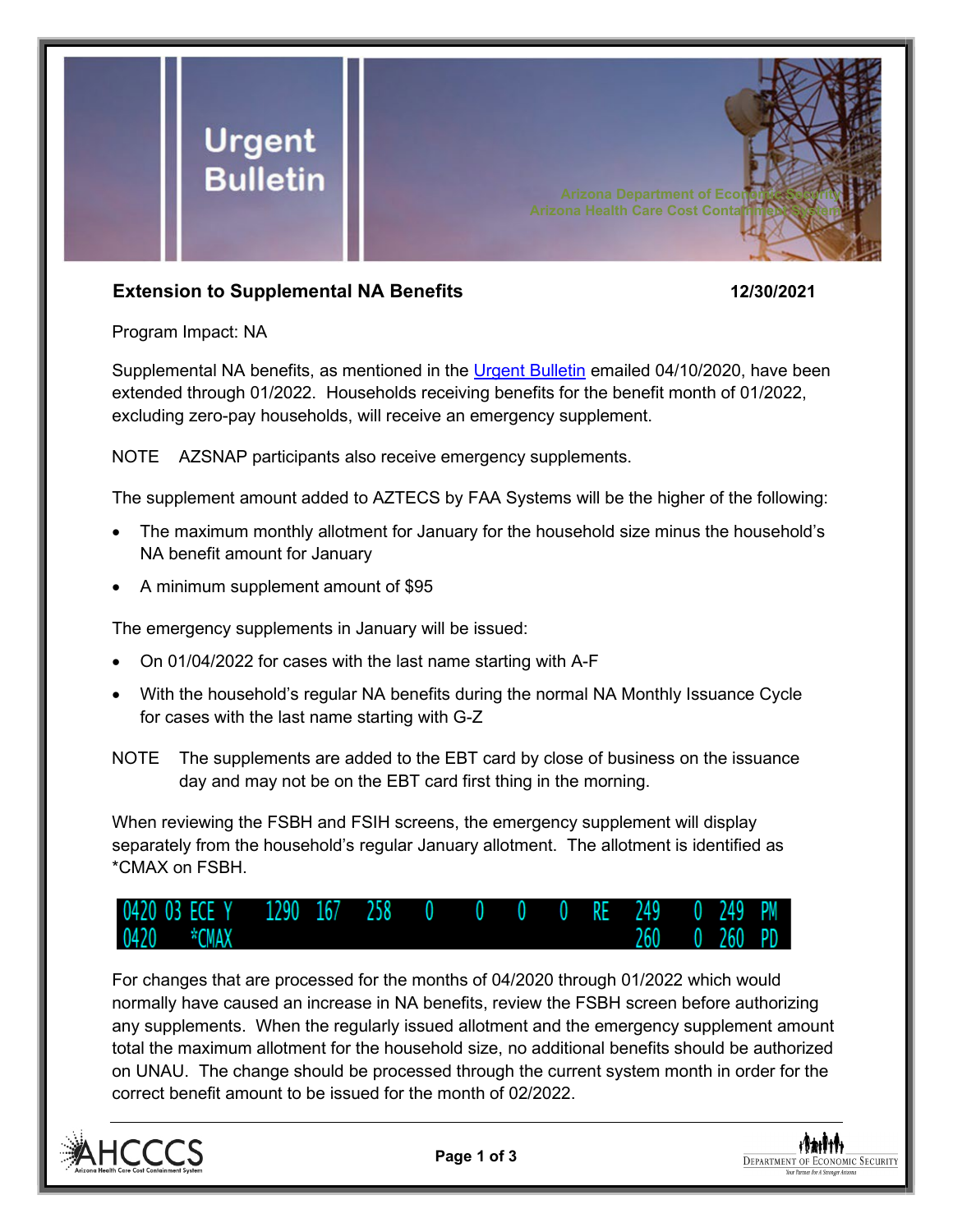

For changes that are processed for the months of 04/2020 through 01/2022 which would normally have caused a decrease in NA benefits, the worker must process the change in the current system month in order for the correct benefit amount to be issued for the month of 02/2022. The household must be mailed a Notice of Adverse Action (NOAA) for 02/2022. For changes that result in ineligibility for NA, timely action must be taken to close the case allowing for NOAA.

FAA Systems completes a 'catch-up' job each month going back four months to issue any NA emergency allotment (EA) benefits that may not have been issued. The most common scenarios for issuance during this 'catch-up' job are:

- Cases that are reopened after EA issuance
- Cases with older application dates that are processed after EA issuance

Do not create emergency supplements providing maximum monthly NA allotments for benefit months 09/2021 through 01/2022.

For examples on processing reported changes and supplements on UNAU, see the [Urgent Bulletin](https://dbmefaapolicy.azdes.gov/Archived_policy/baggage/Urgent%20Bulletin%20(04-15-2020)%20-%20Reported%20Changes%20and%20Supplements%20on%20UNAU.pdf) emailed on 04/15/2020 and the [Urgent Bulletin](https://dbmefaapolicy.azdes.gov/Archived_Policy/baggage/Urgent%20Bulletin%20(07-27-2021)%20-%20EA%20$95%20Minimum%20Clarification.pdf) emailed on 07/27/2021 being aware of the following:

- The process was extended through the benefit month of 01/2022.
- The emergency supplements must be elevated through Region Management unless the change occurred during the 'catch-up' job duration which goes back four months (09/2021 through 01/2022).
- The allotment amount may be higher than the maximum NA allotment effective the benefit month of 04/2021; therefore, do not send an overpayment referral when the NA benefits for the household exceeds the maximum NA allotment due to the \$95 minimum supplement.
- For benefit month 01/2021 and ongoing, use the Thrifty Food Plan at FAA6.J10 in the [CNAP Manual](https://dbmefaapolicy.azdes.gov/#page/FAA6/Thrifty_Food_Plan_(NA).html) or the [CNAP+ Manual](https://cnap4staff.azdes.gov/#page/FAA6/Thrifty_Food_Plan_(NA).html) (internal use only) to identify the maximum NA allotment amount.